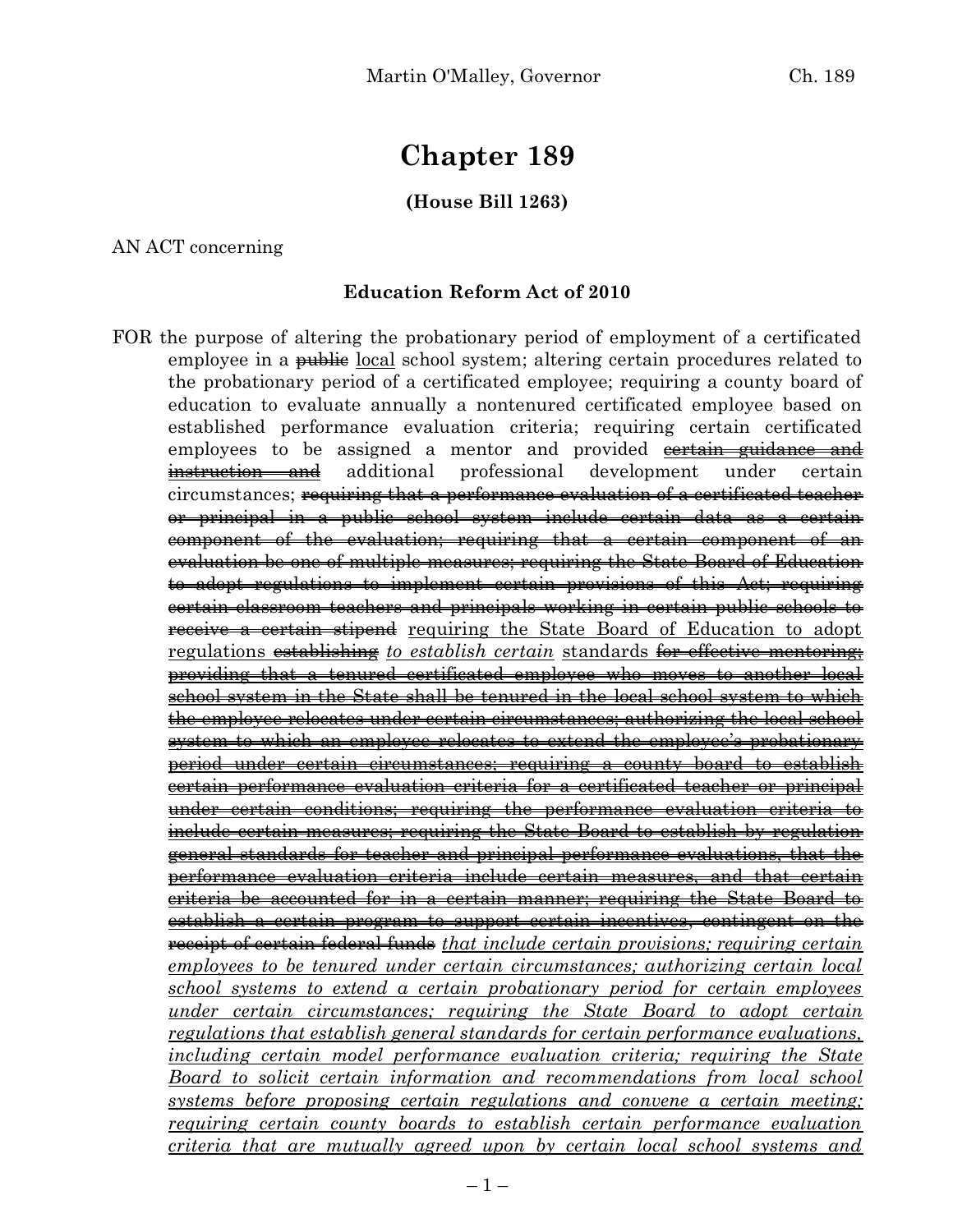*certain exclusive employee representatives for certain teachers and principals based on certain standards; requiring certain performance evaluation criteria to include certain data as a certain component of the evaluation; requiring that a certain component of an evaluation be one of multiple measures; prohibiting certain performance evaluation criteria from being based solely on certain examinations or assessments; requiring certain model performance evaluation criteria adopted by the State Board to take effect in a local jurisdiction at a certain time under certain circumstances; requiring the State Board to establish a certain program to support certain incentives for certain teachers and principals that meets certain requirements; authorizing the program to include certain incentives; requiring the State Board to adopt certain guidelines to implement a certain program; authorizing the award of certain stipends in certain years to be based on obtainment of National Board Certification; requiring each local school system, on or before a certain date, to submit to the State Board certain information relating to the local system's teacher mentoring program; providing for the construction of certain provisions of this Act*; defining a certain term certain terms; providing for the application of a certain provision of this Act; *making this Act an emergency measure;* and generally relating to the employment of certificated employees in a public local school system.

BY repealing and reenacting, with amendments,

Article – Education Section 6–202 Annotated Code of Maryland (2008 Replacement Volume and 2009 Supplement)

#### BY adding to

Article – Education Section 6–306(b)(5) Annotated Code of Maryland (2008 Replacement Volume and 2009 Supplement)

SECTION 1. BE IT ENACTED BY THE GENERAL ASSEMBLY OF MARYLAND, That the Laws of Maryland read as follows:

### **Article – Education**

#### 6–202.

(a) (1) On the recommendation of the county superintendent, a county board may suspend or dismiss a teacher, principal, supervisor, assistant superintendent, or other professional assistant for:

(i) Immorality;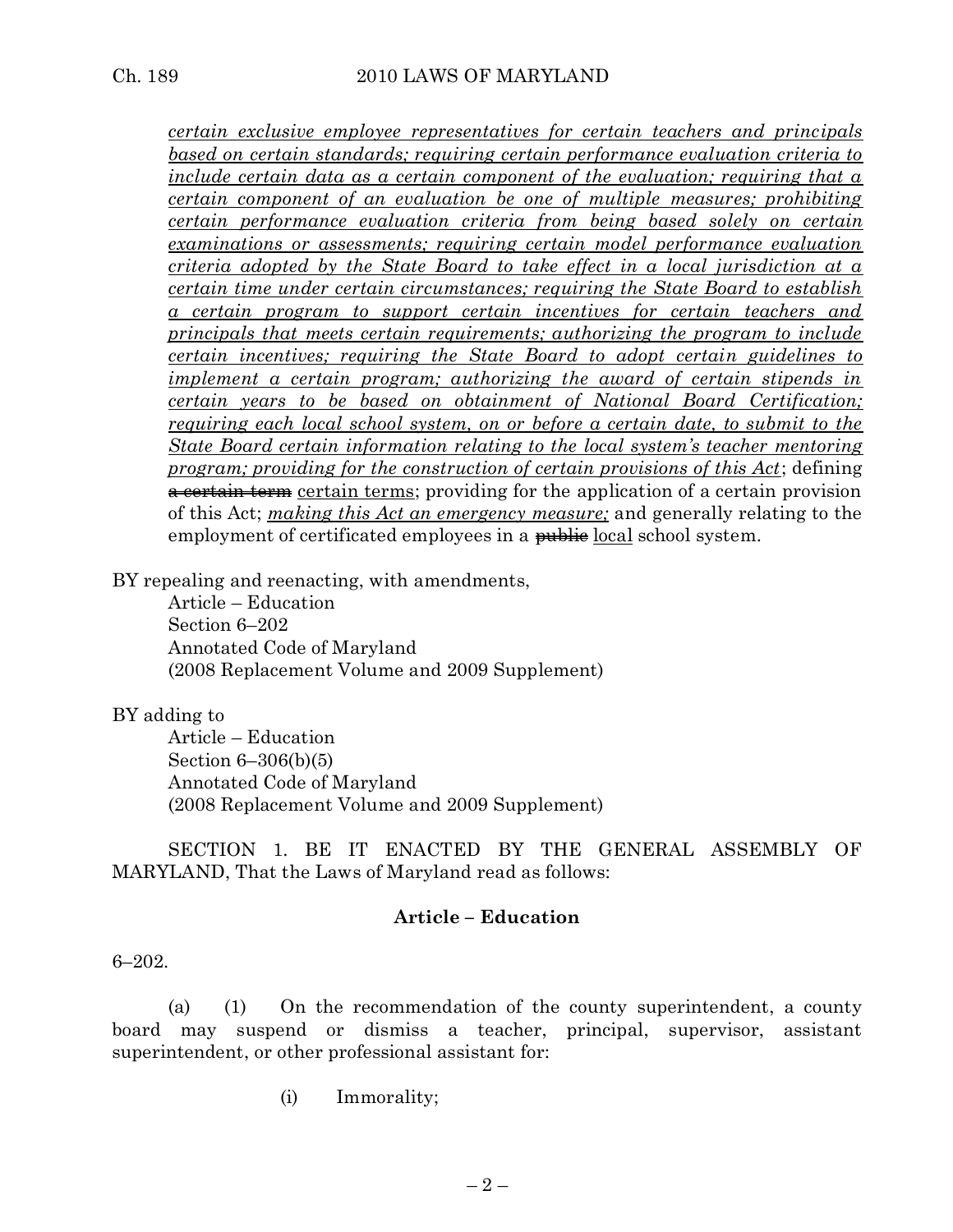(ii) Misconduct in office, including knowingly failing to report suspected child abuse in violation of § 5–704 of the Family Law Article;

- (iii) Insubordination;
- (iv) Incompetency; or
- (v) Willful neglect of duty.

(2) Before removing an individual, the county board shall send the individual a copy of the charges against him and give him an opportunity within 10 days to request a hearing.

(3) If the individual requests a hearing within the 10–day period:

(i) The county board promptly shall hold a hearing, but a hearing may not be set within 10 days after the county board sends the individual a notice of the hearing; and

(ii) The individual shall have an opportunity to be heard before the county board, in person or by counsel, and to bring witnesses to the hearing.

(4) The individual may appeal from the decision of the county board to the State Board.

(5) Notwithstanding any provision of local law, in Baltimore City the suspension and removal of assistant superintendents and higher levels shall be as provided by the personnel system established by the Baltimore City Board of School Commissioners under § 4–311 of this article.

(b) (1) Except as provided in **SUBJECT TO** *EXCEPT AS PROVIDED IN* paragraph  $\left(\frac{2}{3}\right)$  of this subsection, the probationary period of employment of a certificated employee in a public **LOCAL** school system shall cover a period of **[**2 years**] 3 YEARS** from the date of employment and shall consist of a 1–year employment contract that may be renewed by the county board.

**[**(2) (i) A probationary period for a certificated employee in a public school system may be extended for a third year from the date of employment if the certificated employee does not qualify for tenure at the end of the second year based on established performance evaluation criteria and the employee demonstrates a strong potential for improvement.

(ii) If the probationary period of a certificated employee is extended as provided in this paragraph, a mentor shall be assigned to the employee and the employee shall be evaluated at the end of the third year based on established performance evaluation criteria.**]**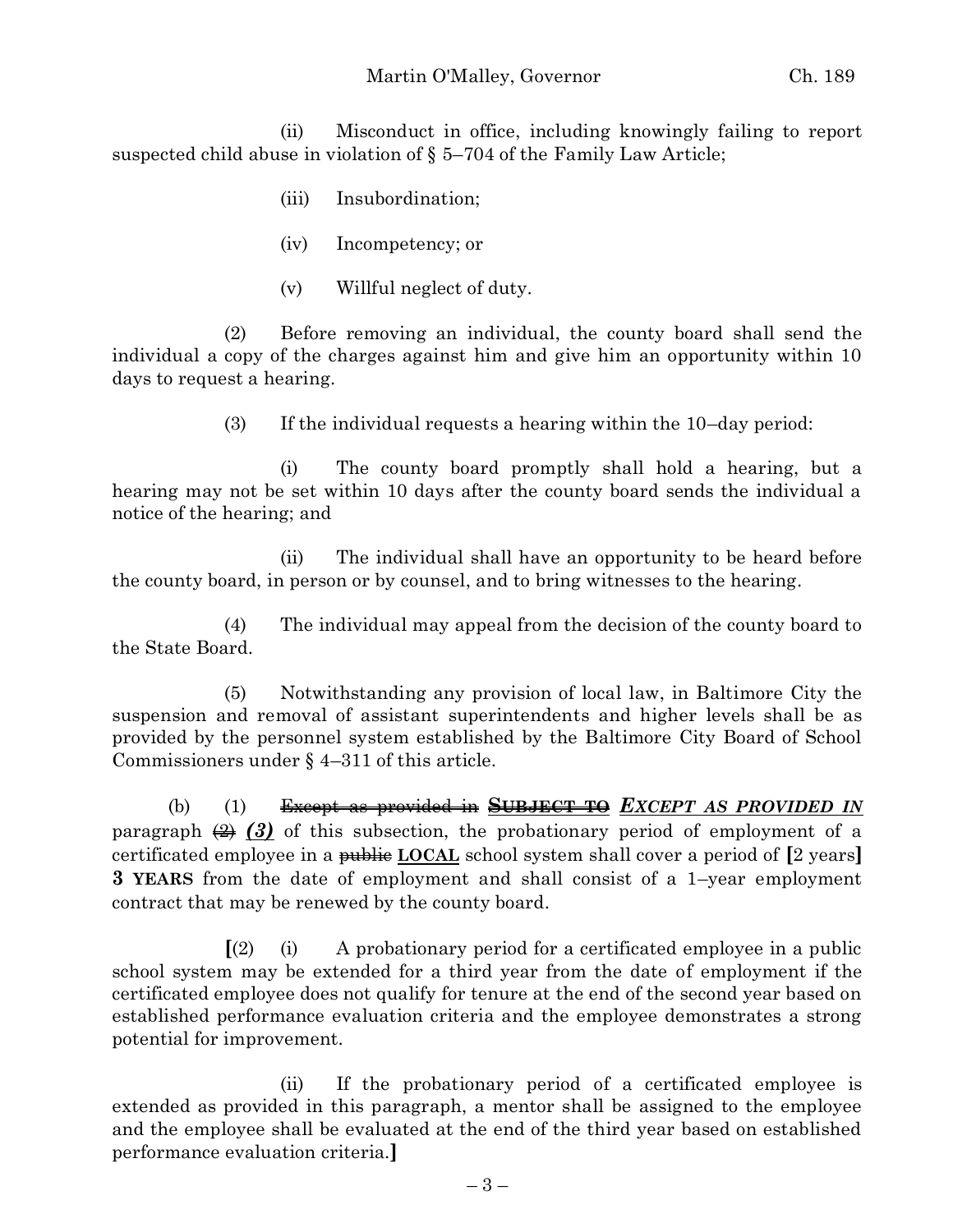**(2) (I) A COUNTY BOARD SHALL EVALUATE ANNUALLY A NONTENURED CERTIFICATED EMPLOYEE BASED ON ESTABLISHED PERFORMANCE EVALUATION CRITERIA.**

**(II) IF** *SUBJECT TO SUBPARAGRAPH (III) OF THIS PARAGRAPH, IF* **THE NONTENURED CERTIFICATED EMPLOYEE IS NOT ON TRACK TO QUALIFY FOR TENURE AT THE END OF THE FIRST OR SECOND YEAR, A ANY FORMAL EVALUATION POINT:**

**1. A MENTOR** *PROMPTLY* **SHALL BE ASSIGNED TO THE EMPLOYEE TO PROVIDE THE EMPLOYEE COMPREHENSIVE GUIDANCE AND INSTRUCTION; AND AND ADDITIONAL**

**2. ADDITIONAL PROFESSIONAL DEVELOPMENT SHALL BE PROVIDED TO THE EMPLOYEE, AS APPROPRIATE.**

*(III) NOTHING IN THIS PARAGRAPH SHALL BE CONSTRUED TO PROHIBIT A COUNTY BOARD FROM ASSIGNING A MENTOR AT ANY TIME DURING A NONTENURED CERTIFICATED EMPLOYEE'S EMPLOYMENT.*

**(3) (I) SUBJECT TO SUBPARAGRAPH (II) OF THIS PARAGRAPH, IF A CERTIFICATED EMPLOYEE HAS ACHIEVED TENURE IN ANY** *A* **LOCAL SCHOOL SYSTEM IN THE STATE AND MOVES TO ANOTHER LOCAL SCHOOL SYSTEM IN THE STATE, THAT EMPLOYEE SHALL BE TENURED IF THE EMPLOYEE'S CONTRACT IS RENEWED AFTER 1 YEAR OF PROBATIONARY EMPLOYMENT IN THE LOCAL SCHOOL SYSTEM TO WHICH THE EMPLOYEE RELOCATED IF:**

**1. THE EMPLOYEE'S FINAL EVALUATION IN THE LOCAL SCHOOL SYSTEM FROM WHICH THE EMPLOYEE DEPARTED IS SATISFACTORY OR BETTER; AND**

**2. THERE HAS BEEN NO BREAK IN THE EMPLOYEE'S SERVICE BETWEEN THE TWO SYSTEMS OF LONGER THAN 1 YEAR.**

**(II) A LOCAL SCHOOL SYSTEM MAY EXTEND THE PROBATIONARY PERIOD FOR A CERTIFICATED EMPLOYEE SUBJECT TO SUBPARAGRAPH (I) OF THIS PARAGRAPH FOR A SECOND YEAR FROM THE DATE OF EMPLOYMENT IF:**

**1. THE EMPLOYEE DOES NOT QUALIFY FOR TENURE AT THE END OF THE FIRST YEAR BASED ON ESTABLISHED PERFORMANCE EVALUATION CRITERIA; AND**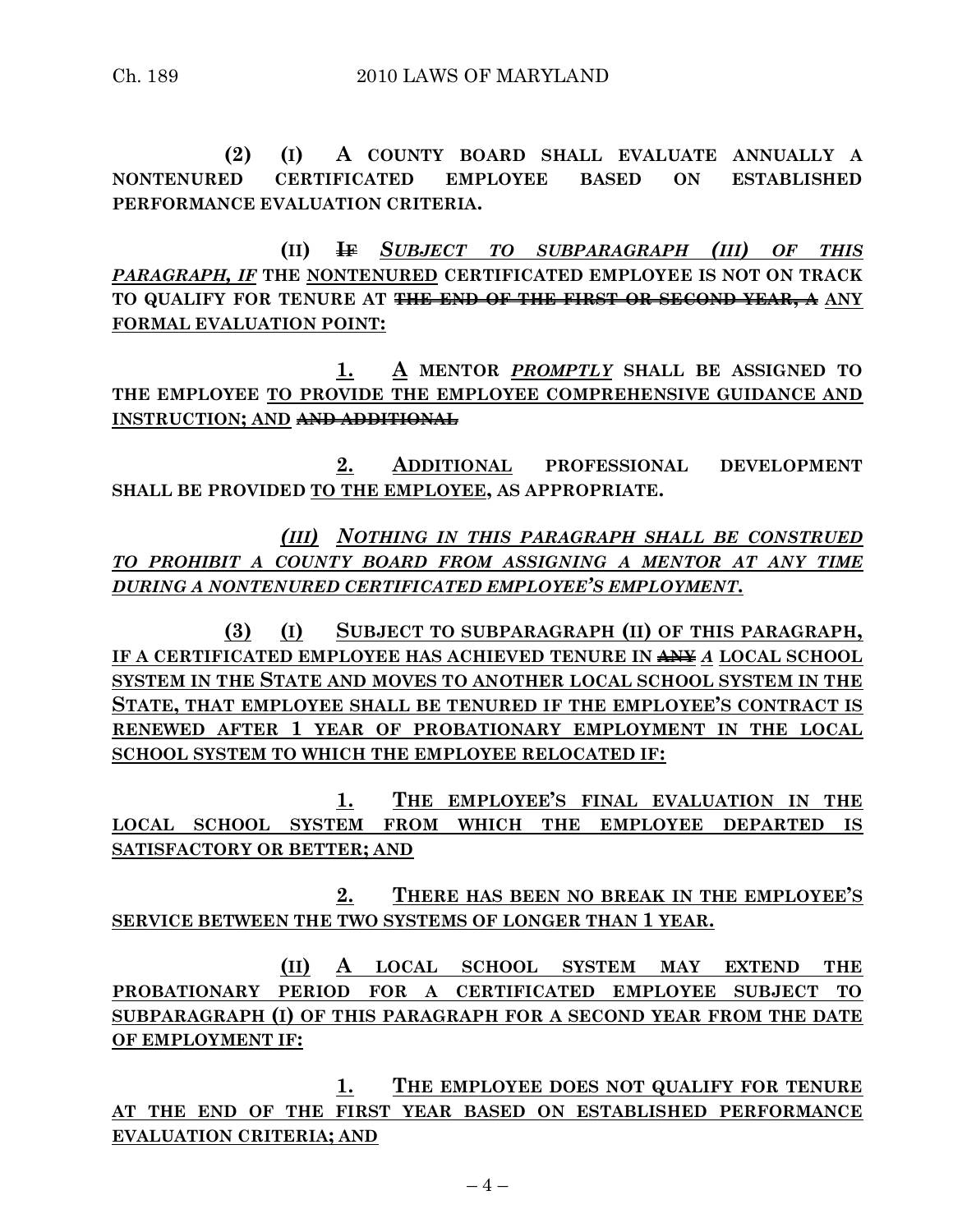## **2. THE EMPLOYEE DEMONSTRATES A STRONG POTENTIAL FOR IMPROVEMENT.**

(3) **(4) (I)** The State Board shall adopt regulations that implement the provisions of paragraphs (1) and (2) of this subsection and define the scope of a mentoring program **AND PROFESSIONAL DEVELOPMENT** that will be aligned with the **[**2–year**] 3–YEAR** probationary period **[**and the 1–year extension as provided in paragraph (2) of this subsection**]**.

# **(II) THE STATE BOARD SHALL ADOPT REGULATIONS TO ESTABLISH STANDARDS FOR EFFECTIVE MENTORING, INCLUDING PROVISIONS TO ENSURE THAT MENTORS PROVIDE MENTORING THAT IS FOCUSED, OF HIGH QUALITY, AND GEARED TO THE NEEDS OF EACH EMPLOYEE BEING MENTORED***:*

- *1. IS FOCUSED;*
- *2. IS SYSTEMATIC;*
- *3. IS ONGOING;*
- *4. IS OF HIGH QUALITY;*
- *5. IS GEARED TO THE NEEDS OF EACH EMPLOYEE*

*BEING MENTORED;*

- *6. INCLUDES OBSERVATIONS; AND*
- *7. INCLUDES FEEDBACK***.**

**(C) (1) A PERFORMANCE EVALUATION OF A CERTIFICATED TEACHER OR PRINCIPAL IN A PUBLIC SCHOOL SYSTEM SHALL INCLUDE DATA ON STUDENT GROWTH AS A SIGNIFICANT COMPONENT OF THE EVALUATION AND ONE OF MULTIPLE MEASURES.**

**(2) THE STATE BOARD SHALL ADOPT REGULATIONS THAT IMPLEMENT THE PROVISIONS OF THIS SUBSECTION.**

**(C) (1) IN THIS SUBSECTION, "STUDENT GROWTH" MEANS STUDENT PROGRESS MEASURED** *ASSESSED* **BY MULTIPLE CRITERIA** *MEASURES* **AND FROM A CLEARLY ARTICULATED BASELINE TO ONE OR MORE POINTS IN TIME.**

**(2) SUBJECT TO PARAGRAPHS (3) AND (4) OF THIS SUBSECTION, A COUNTY BOARD SHALL ESTABLISH PERFORMANCE EVALUATION CRITERIA**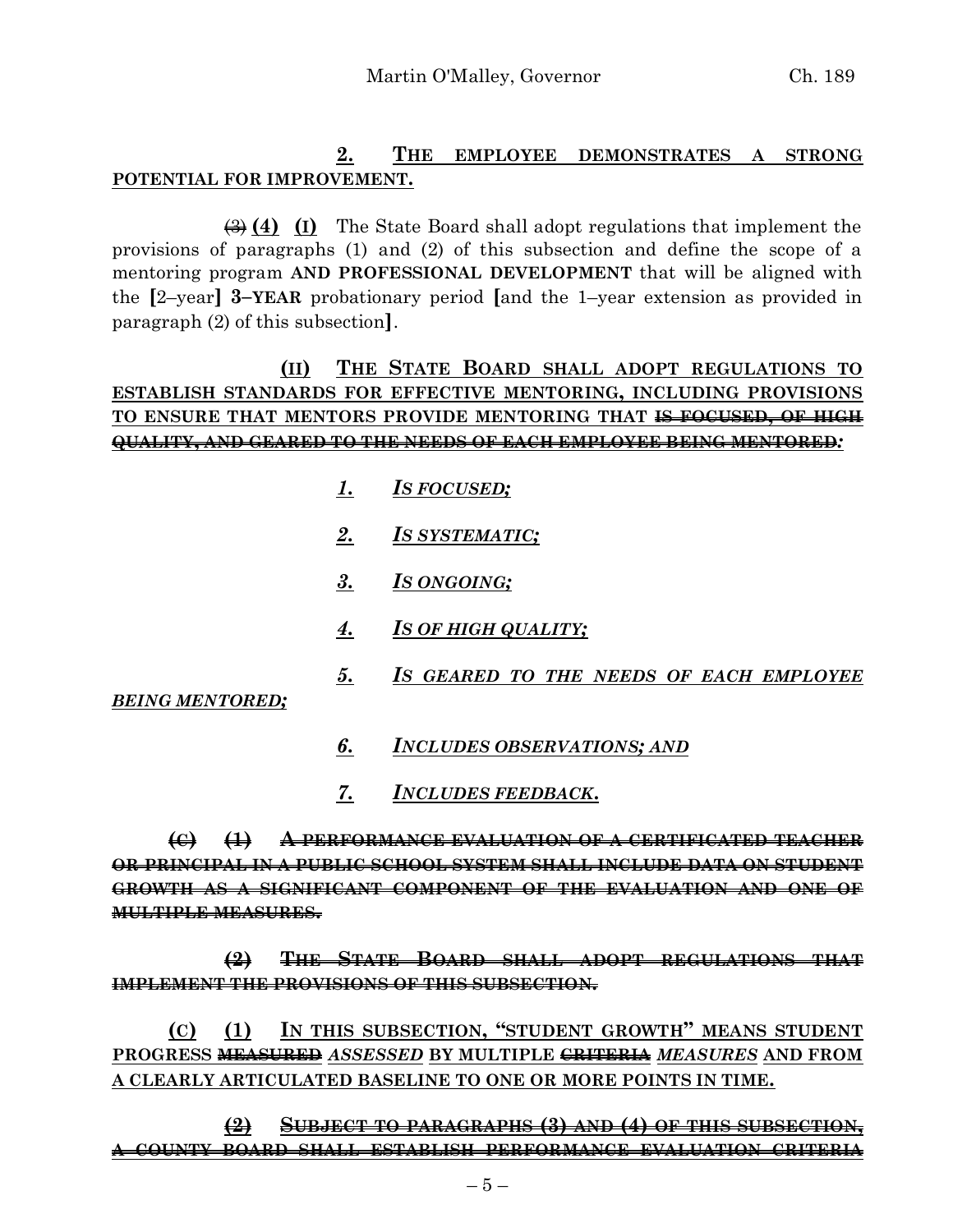**FOR CERTIFICATED TEACHERS AND PRINCIPALS IN A LOCAL SCHOOL SYSTEM AFTER MEETING AND CONFERRING WITH THE EXCLUSIVE EMPLOYEE REPRESENTATIVE.**

**(3) THE STATE BOARD SHALL ADOPT REGULATIONS THAT ESTABLISH GENERAL STANDARDS FOR PERFORMANCE EVALUATIONS FOR CERTIFICATED TEACHERS AND PRINCIPALS.**

**(4) (I) PERFORMANCE EVALUATION CRITERIA FOR A CERTIFICATED TEACHER OR PRINCIPAL IN A LOCAL SCHOOL SYSTEM SHALL INCLUDE MULTIPLE MEASURES.**

**(II) STUDENT GROWTH SHALL ACCOUNT FOR 50% OF THE PERFORMANCE EVALUATION CRITERIA.**

**(III) NO SINGLE CRITERION SHALL ACCOUNT FOR MORE THAN 35% OF THE TOTAL PERFORMANCE EVALUATION CRITERIA.**

*(2) (I) SUBJECT TO SUBPARAGRAPH (III) OF THIS PARAGRAPH, THE STATE BOARD SHALL ADOPT REGULATIONS THAT ESTABLISH GENERAL STANDARDS FOR PERFORMANCE EVALUATIONS FOR CERTIFICATED TEACHERS AND PRINCIPALS THAT INCLUDE OBSERVATIONS, CLEAR STANDARDS, RIGOR, AND CLAIMS AND EVIDENCE OF OBSERVED INSTRUCTION.*

*(II) THE REGULATIONS ADOPTED UNDER SUBPARAGRAPH (I) OF THIS PARAGRAPH SHALL INCLUDE MODEL PERFORMANCE EVALUATION CRITERIA.*

*(III) BEFORE THE PROPOSAL OF THE REGULATIONS REQUIRED UNDER THIS PARAGRAPH, THE STATE BOARD SHALL SOLICIT INFORMATION AND RECOMMENDATIONS FROM EACH LOCAL SCHOOL SYSTEM AND CONVENE A MEETING WHEREIN THIS INFORMATION AND THESE RECOMMENDATIONS ARE DISCUSSED AND CONSIDERED.*

*(3) SUBJECT TO PARAGRAPH (6) OF THIS SUBSECTION:*

*(I) A COUNTY BOARD SHALL ESTABLISH PERFORMANCE EVALUATION CRITERIA FOR CERTIFICATED TEACHERS AND PRINCIPALS IN THE LOCAL SCHOOL SYSTEM BASED ON THE GENERAL STANDARDS ADOPTED UNDER PARAGRAPH (2) OF THIS SUBSECTION THAT ARE MUTUALLY AGREED ON BY THE LOCAL SCHOOL SYSTEM AND THE EXCLUSIVE EMPLOYEE REPRESENTATIVE.*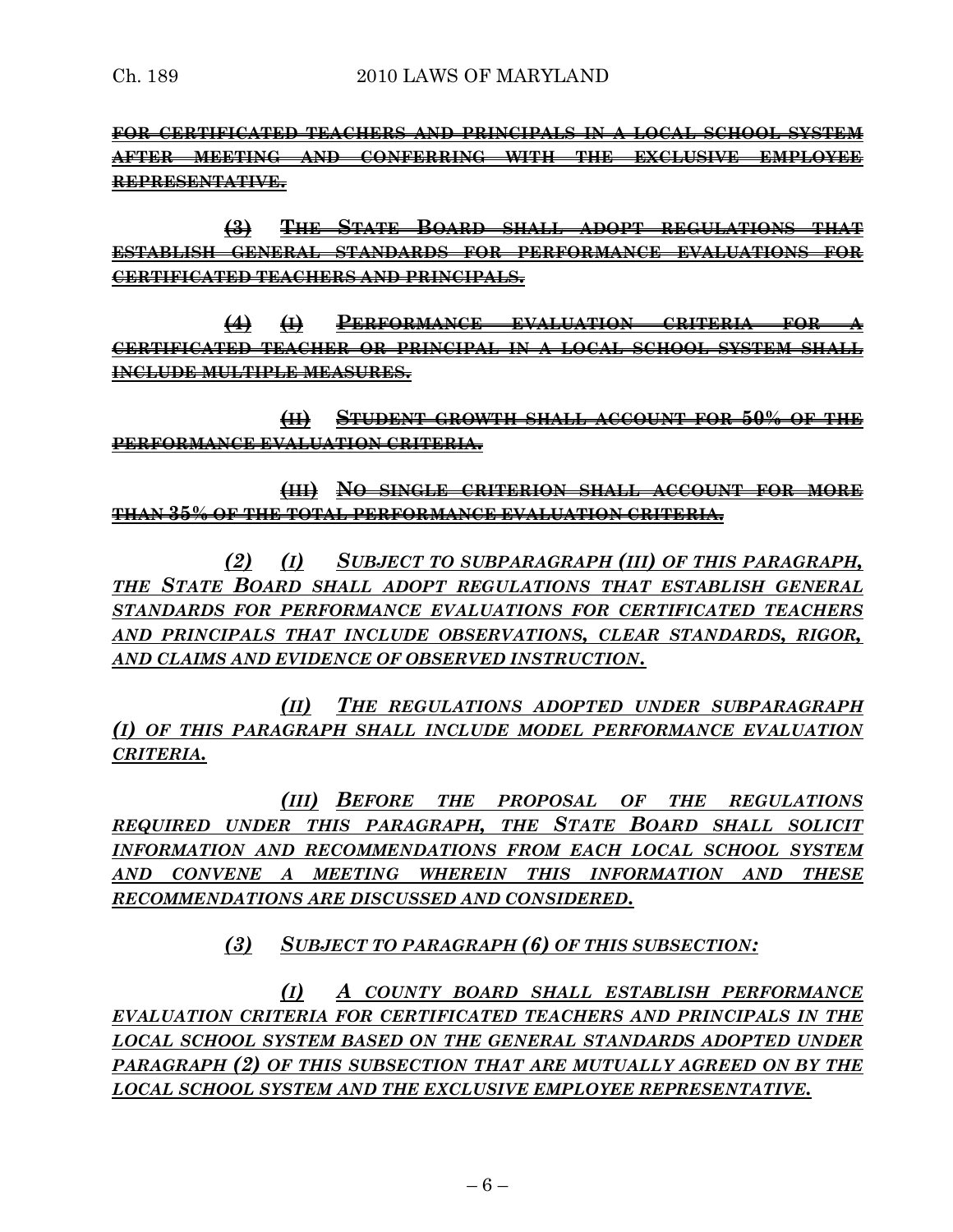*(II) NOTHING IN THIS PARAGRAPH SHALL BE CONSTRUED TO REQUIRE MUTUAL AGREEMENT UNDER SUBPARAGRAPH (I) OF THIS PARAGRAPH TO BE GOVERNED BY SUBTITLES 4 AND 5 OF THIS TITLE.*

*(4) THE PERFORMANCE EVALUATION CRITERIA DEVELOPED UNDER PARAGRAPH (3) OF THIS SUBSECTION:*

*(I) SHALL INCLUDE DATA ON STUDENT GROWTH AS A SIGNIFICANT COMPONENT OF THE EVALUATION AND AS ONE OF MULTIPLE MEASURES; AND*

*(II) MAY NOT BE BASED SOLELY ON AN EXISTING OR NEWLY CREATED SINGLE EXAMINATION OR ASSESSMENT.*

*(5) (I) AN EXISTING OR NEWLY CREATED SINGLE EXAMINATION OR ASSESSMENT MAY BE USED AS ONE OF THE MULTIPLE MEASURES.*

*(II) NO SINGLE CRITERION SHALL ACCOUNT FOR MORE THAN 35% OF THE TOTAL PERFORMANCE EVALUATION CRITERIA.*

*(6) IF A LOCAL SCHOOL SYSTEM AND THE EXCLUSIVE EMPLOYEE REPRESENTATIVE FAIL TO MUTUALLY AGREE UNDER PARAGRAPH (3) OF THIS SUBSECTION, THE MODEL PERFORMANCE EVALUATION CRITERIA ADOPTED BY THE STATE BOARD UNDER PARAGRAPH (2)(II) OF THIS SUBSECTION SHALL TAKE EFFECT IN THE LOCAL JURISDICTION 6 MONTHS FOLLOWING THE FINAL ADOPTION OF THE REGULATIONS.*

6–306.

(b) **(5) (I) IN THIS PARAGRAPH, "RACE TO THE TOP APPLICATION" GRANT" MEANS THE STATE'S APPLICATION TO THE UNITED STATES DEPARTMENT OF EDUCATION FOR THE RACE TO THE TOP FUND, AUTHORIZED UNDER THE AMERICAN RECOVERY AND REINVESTMENT ACT OF 2009.**

**(II) A HIGHLY EFFECTIVE CLASSROOM TEACHER OR PRINCIPAL WORKING IN A PUBLIC SCHOOL IDENTIFIED IN THE STATE'S RACE TO THE TOP APPLICATION AS A SCHOOL IN THE LOWEST ACHIEVING 5% OF TITLE I SCHOOLS IN IMPROVEMENT, CORRECTIVE ACTION, OR RESTRUCTURING SHALL RECEIVE A STIPEND FROM THE STATE IN AN AMOUNT DETERMINED BY THE STATE BOARD, CONTINGENT ON RECEIPT OF RACE TO THE TOP GRANT FUNDS.**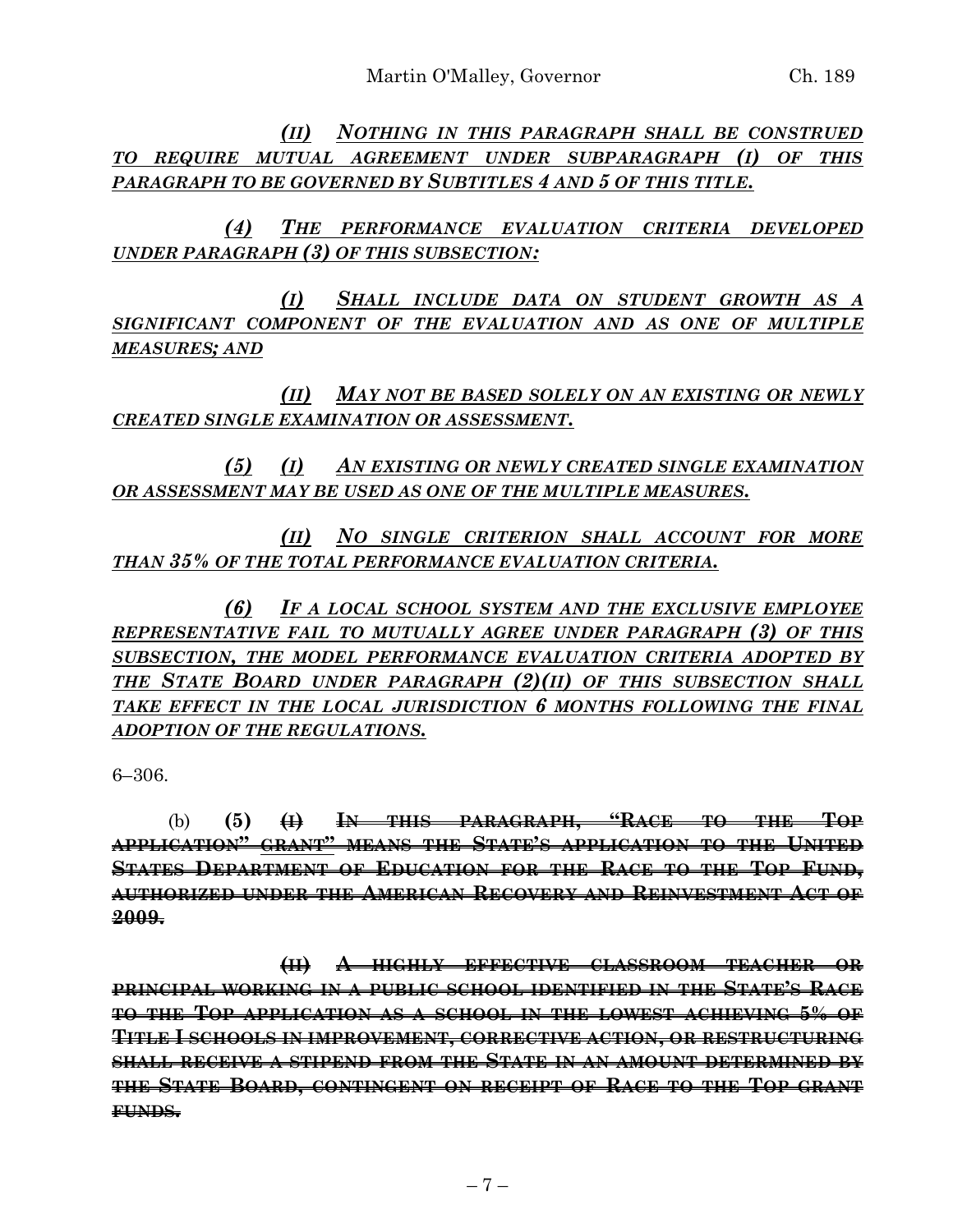**(II) CONTINGENT ON THE RECEIPT OF RACE TO THE TOP GRANT FUNDS, THE STATE BOARD SHALL ESTABLISH A PROGRAM TO SUPPORT LOCALLY NEGOTIATED INCENTIVES FOR HIGHLY EFFECTIVE CLASSROOM TEACHERS AND PRINCIPALS TO WORK IN PUBLIC SCHOOLS IN IMPROVEMENT, CORRECTIVE ACTION, OR RESTRUCTURING.**

*(I) 1. THE STATE BOARD SHALL ESTABLISH A PROGRAM TO SUPPORT LOCALLY NEGOTIATED INCENTIVES, GOVERNED UNDER SUBTITLES 4 AND 5 OF THIS TITLE, FOR HIGHLY EFFECTIVE CLASSROOM TEACHERS AND PRINCIPALS TO WORK IN PUBLIC SCHOOLS THAT ARE:*

*A. IN IMPROVEMENT, CORRECTIVE ACTION, OR RESTRUCTURING;*

*B. CATEGORIZED BY THE LOCAL SCHOOL SYSTEM AS A TITLE I SCHOOL; OR* 

*C. IN THE HIGHEST 25% OF SCHOOLS IN THE STATE BASED ON A RANKING OF THE PERCENTAGE OF STUDENTS WHO RECEIVE FREE AND REDUCED PRICED MEALS.*

*2. THE PROGRAM ESTABLISHED UNDER SUBSUBPARAGRAPH 1 OF THIS SUBPARAGRAPH MAY INCLUDE FINANCIAL INCENTIVES, LEADERSHIP CHANGES, OR OTHER INCENTIVES.*

*(II) 1. THE STATE BOARD SHALL ADOPT GUIDELINES TO IMPLEMENT THIS PARAGRAPH.*

*2. NOTHING IN THIS PARAGRAPH SHALL BE CONSTRUED TO PROHIBIT A LOCAL SCHOOL SYSTEM FROM EMPLOYING MORE STRINGENT STANDARDS THAN THE GUIDELINES ADOPTED UNDER THIS SUBPARAGRAPH.*

*SECTION 2. AND BE IT FURTHER ENACTED, That during the 2010–2011 and 2011–2012 school years, stipends awarded under § 6–306(b)(5) of the Education Article, as enacted by Section 1 of this Act, may be based on whether the teacher has obtained certification by the National Board for Professional Teaching Standards.*

*SECTION 3. AND BE IT FURTHER ENACTED, That, on or before December 31, 2010, each local school system shall submit to the State Board of Education a description of the local school system's teacher mentoring program, including data relating to the number of mentors who have been assigned, the number of teachers to whom the mentors have been assigned, and how, if at all, the effectiveness of the mentoring program is measured.*